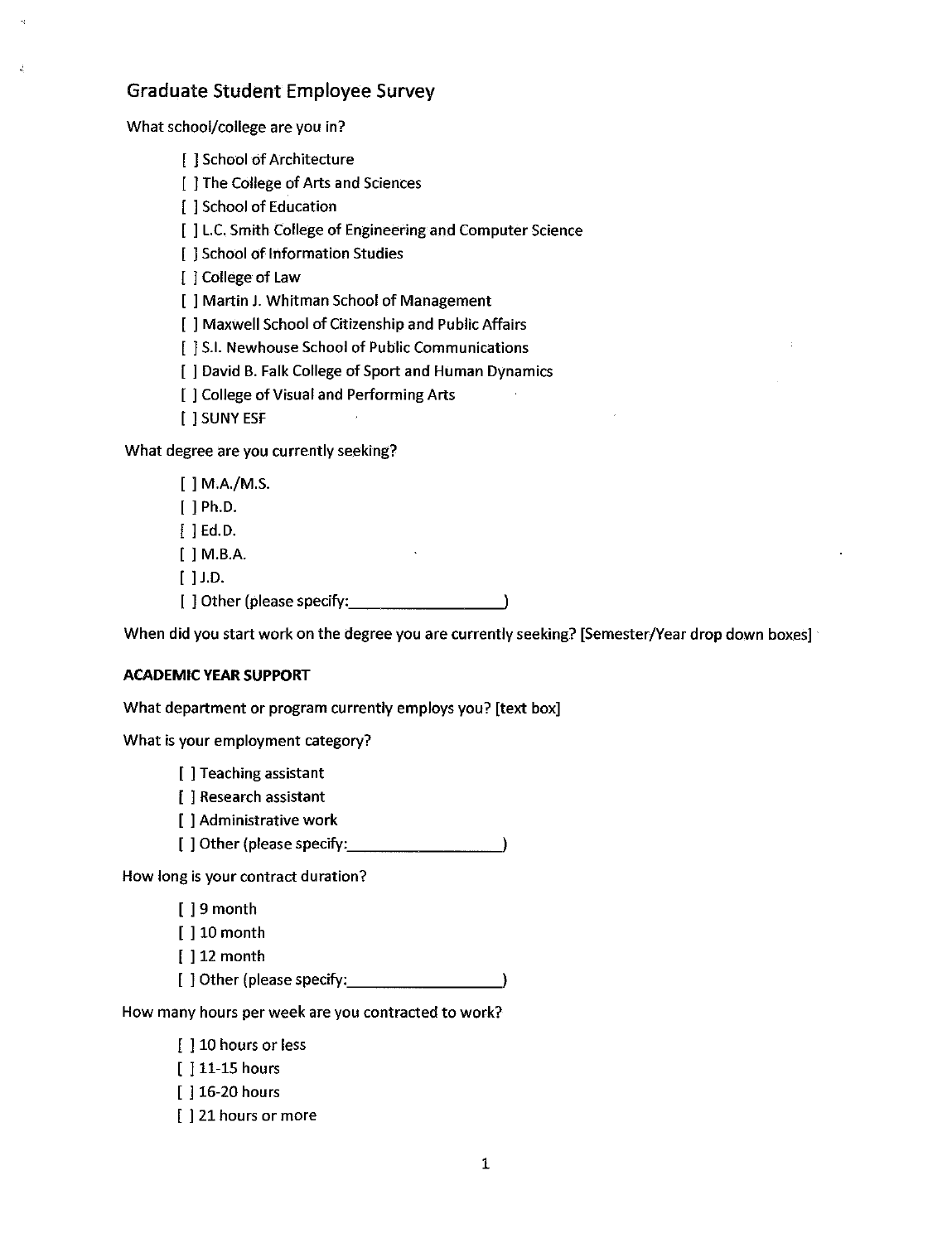How many hours per week do you typically work?

- [ ] 10 hours or less
- [ ] 11-15 hours
- [ ] 16-20 hours
- [ ] 21 hours or more

What is the total academic year salary specified in your contract? [drop down box]

| <b>Academic Year Salary</b> |
|-----------------------------|
| Less than \$10,000          |
| \$10,000-10,499             |
| \$10,500-10,999             |
| \$11,000-11,499             |
| \$11,500-11,999             |
| \$12,000-12,499             |
| \$12,500-12,999             |
| \$13,000-13,499             |
| \$13,500-13,999             |
| \$14,000-14,499             |
| \$14,500-14,999             |
| \$15,000-15,499             |
| \$15,500-15,999             |
| \$16,000-16,499             |
| \$16,500-16,999             |
| \$17,000-17,499             |
| \$17,500-17,999             |
| \$18,000-18,499             |
| \$18,500-18,999             |
| \$19,000-19,499             |
| \$19,500-19,999             |
| \$20,000-20,499             |
| \$20,500-20,999             |

 $\mathcal{L}$ 

 $\hat{\mathcal{A}}$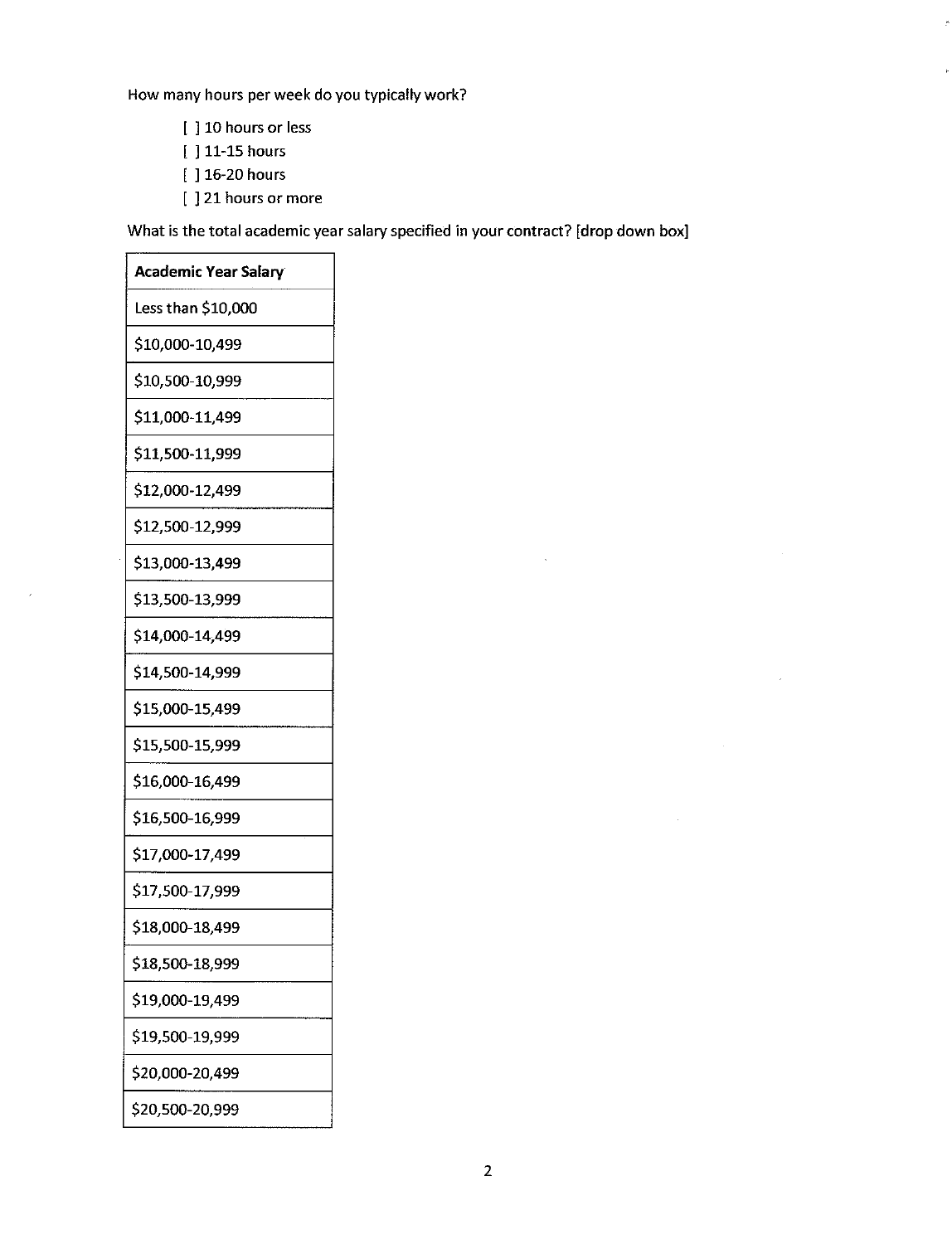| \$21,000-21,499  |
|------------------|
| \$21,500-21,999  |
| \$22,000-22,499  |
| \$22,500-22,999  |
| \$23,000-23,499  |
| \$23,500-23,999  |
| \$24,000-24,499  |
| \$24,500-24,999  |
| \$25,000 or more |

Do you sense that your pay is comparable to other graduate student employees at other universities?

[ ] Yes [ ] No [ ] I don't know

Why? *for YES response/\Nhy* not? *for NO response* [Appropriate text box drops down]

Additional comments regarding ACADEMIC YEAR SUPPORT: [text box]

# **SUMMER SUPPORT**

 $\overline{a}$ 

Does your department offer any form of summer support (funding)?

- [ ] Yes [If YES, remaining questions in this section appear]
- [ ] No
- [ ] I don't know

If summer support is offered by your department, how much is provided? [drop down box]

| <b>Summer Support</b> |
|-----------------------|
| Less than \$2,000     |
| \$2,000-2,499         |
| \$2,500-2,999         |
| \$3,000-3,499         |
| \$3,500-3.999         |
| \$4,000-4,499         |
| \$4,500-4,999         |
| \$5,000-5,499         |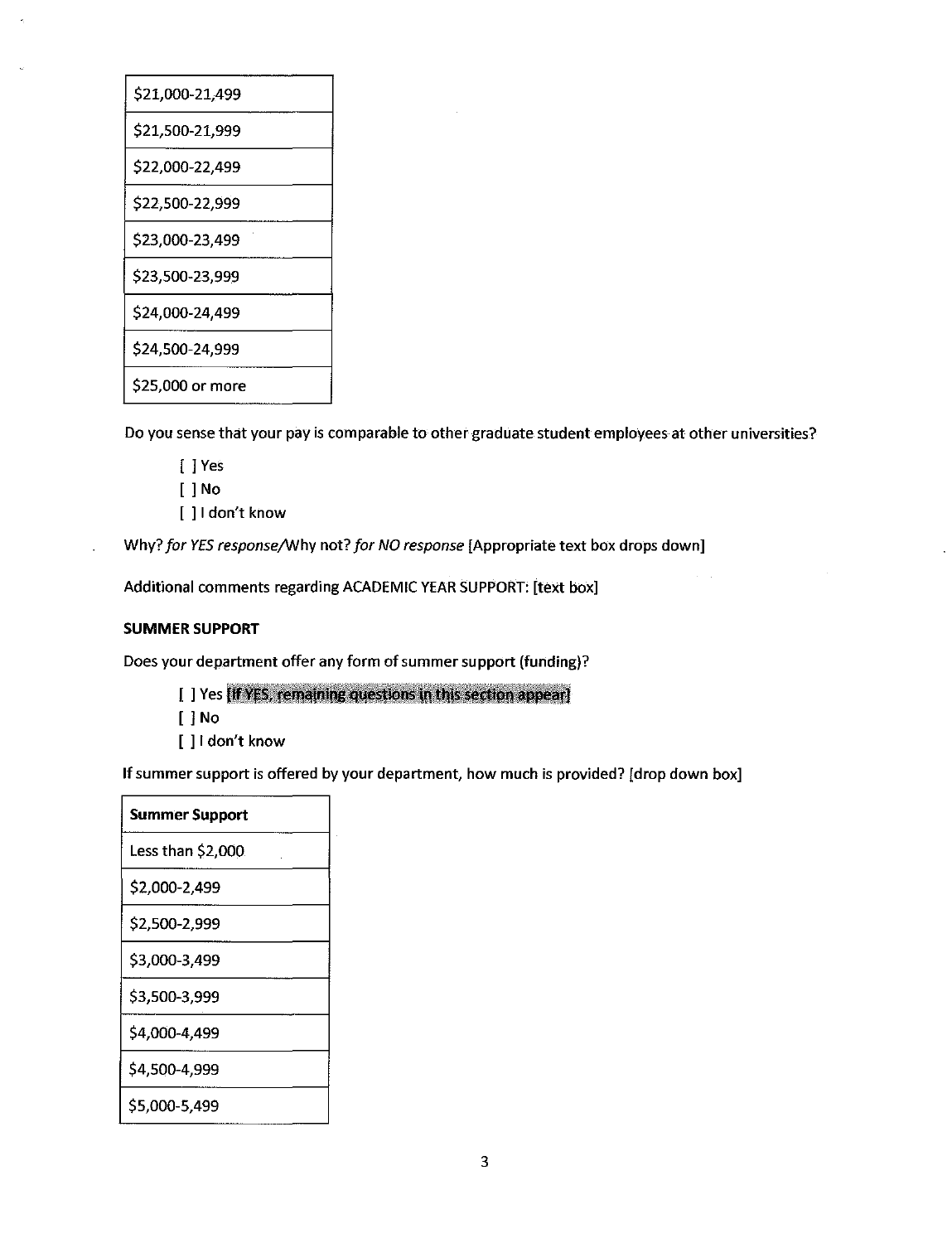| \$5,500-5,999   |
|-----------------|
| \$6,000-6,499   |
| \$6,500-6,999   |
| \$7,000 or more |

What opportunities for summer support exist? (Select all that apply.)

- [ ] Teaching
- [ ] Research
- [ ] Administrative
- [ ] Other (please specify: \_\_\_\_\_\_\_\_\_\_

Is summer support guaranteed by your department?

- [ ] Yes
- [ ] No
- [ ] I don't know

What are the eligibility requirements for obtaining summer support in your department? [text box]

Have you ever been denied summer support?

- [] Yes [If YES, the next open-ended item appears]
- [ ] No

What were the reasons given?

Additional comments regarding SUMMER SUPPORT: [text box] [All respondents see this item]

# **PAST UNIVERSITY EMPLOYMENT**

Have you ever held a different graduate assistant position within SU than the one you hold right now?

- [ ] Yes
- [ ] No Go to OUTSIDE EMPLOYMENT]

| What was the type of position? | How did the pay compare to<br>your current position? | What were your reasons for<br>leaving the position? |
|--------------------------------|------------------------------------------------------|-----------------------------------------------------|
| $[drop down]*$                 | [drop down]**                                        | [text box]                                          |
| [drop down] $*$                | [drop down]**                                        | [text box]                                          |
| [drop down]*                   | [drop down]**                                        | [text box]                                          |

• **Response options: Teaching, Research, Administrative, Other** 

\*\* **Response options: Current pay is lower than previous, Current pay is the same as previous, Current pay is higher than previous** 

Additional comments regarding PAST UNIVERSITY EMPLOYMENT: [text box]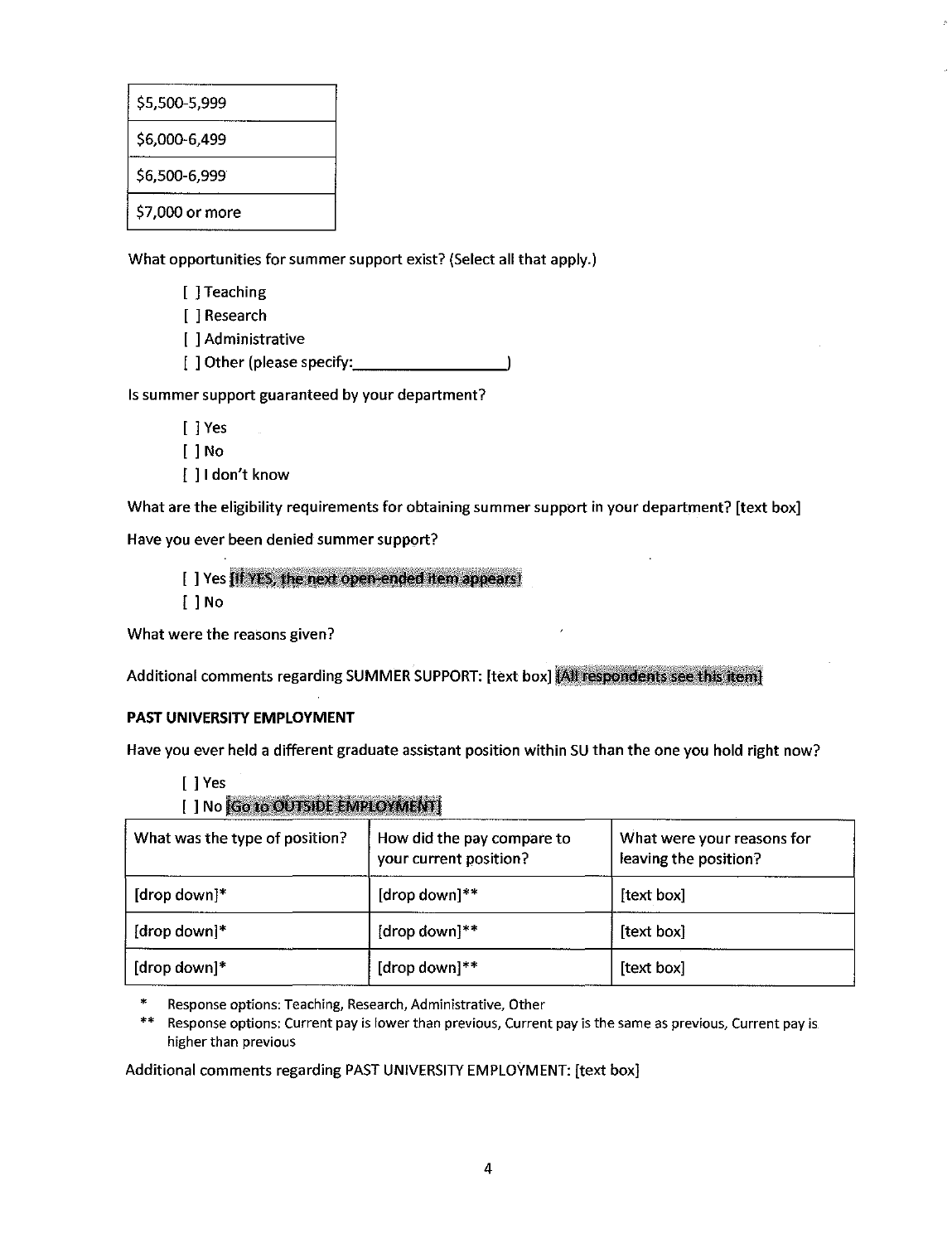#### **OUTSIDE EMPLOYMENT**

Does your department allow you to hold outside employment? [Choose all that apply format]

[ ] Yes

[ ] No

[ ] I don't know

[ ] I did not seek departmental consent for outside employment because I was concerned about retribution

[ ] My department has a "don't ask, don't tell" kind of policy

Do you have a job outside of your University appointment?

[ ] Yes IIf YES, remaining questions appear]

[ ] No

How many additional hours do you work outside of your employment at SU?

[ ] Less than 10 hours [ ] 10-14 hours [ ] 15-19 hours [ ] 20-24 hours [ ] 25-29 hours [ ] More than 30 hours

How much additional monthly income does this job provide on average?

[] Less than \$500 [ l \$500-999 [ l \$1,000-1,499 [ l \$1,500-1,999 [ ] \$2,000 or more

Additional comments regarding OUTSIDE EMPLOYMENT: [text box] [All respondents see this item]

### **LIVING EXPENSES**

Where do you currently live while attending SU?

[ ] Rented off-campus house or apartment

[  $]$  Own a home

[ ] Home of parents or relatives

[ ] Other off-campus housing arrangement (e.g., housesitting)

[ ] On-campus housing

How many people live within your residence including yourself?

[] 1 person (I live by myself)

[ ] 2 people

[ ] 3 people

[ ] 4 people

[ ] 5 people

[ ] 6 or more people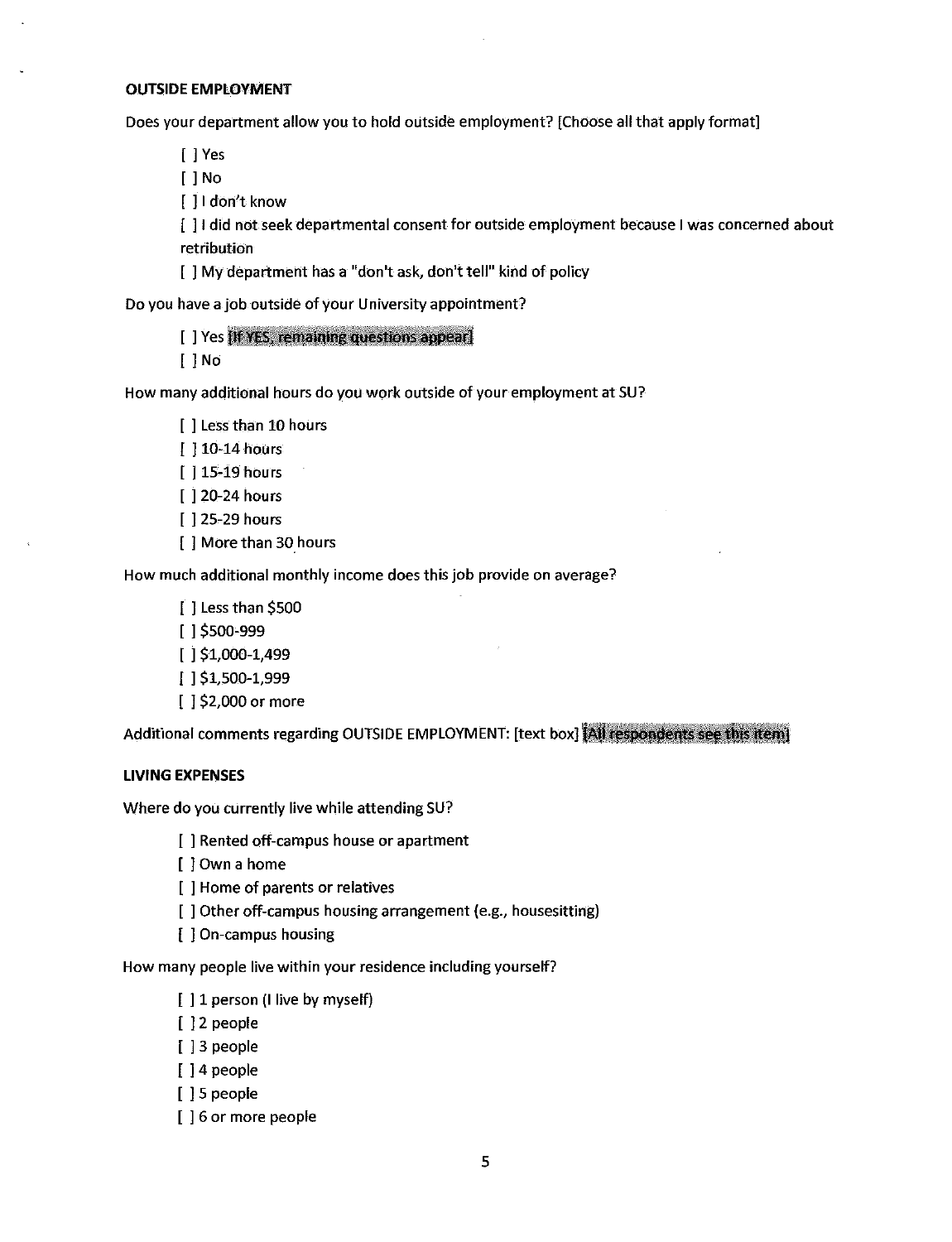What are your approximate monthly living expenses on average? Please use the drop down boxes to indicate your monthly expense for each of the following categories.

| <b>Housing</b>  | <b>Utilities</b><br>(including phone) | <b>Transportation</b> | Food            | Other<br>(e.g., child care,<br>entertainment,<br>travel) |
|-----------------|---------------------------------------|-----------------------|-----------------|----------------------------------------------------------|
| Less than \$100 | Less than \$100                       | Less than \$100       | Less than \$100 | Less than \$100                                          |
| \$100-199       | \$100-149                             | \$100-149             | \$100-199       | \$100-199                                                |
| \$200-299       | \$150-199                             | \$150-199             | \$200-299       | \$200-299                                                |
| \$300-399       | \$200-249                             | \$200-249             | \$300-399       | \$300-399                                                |
| \$400-499       | \$250-299                             | \$250-299             | \$400-499       | \$400-499                                                |
| \$500-599       | \$300-349                             | \$300-349             | \$500-599       | \$500-599                                                |
| \$600-699       | \$350-399                             | \$350-399             | \$600-699       | \$600-699                                                |
| \$700-799       | \$400-449                             | \$400-449             | \$700-799       | \$700-799                                                |
| \$800-899       | \$450-499                             | \$450-499             | \$800-899       | \$800-899                                                |
| \$900-999       | \$500-549                             | \$500-549             | \$900-999       | \$900-999                                                |
| \$1,000-1,099   | \$550-599                             | \$550-599             | \$1,000-1,099   | \$1,000-1,099                                            |
| \$1,100-1,199   | \$600-649                             | \$600-649             | \$1,100-1,199   | \$1,100-1,199                                            |
| \$1,200-1,299   | \$650-699                             | \$650-699             | \$1,200-1,299   | \$1,200-1,299                                            |
| \$1,300-1,399   | \$700-749                             | \$700-749             | \$1,300-1,399   | \$1,300-1,399                                            |
| \$1,400-1,499   | \$750-799                             | \$750-799             | \$1,400-1,499   | \$1,400-1,499                                            |
| \$1,500 or more | \$800 or more                         | \$800 or more         | \$1,500 or more | \$1,500 or more                                          |

Does your current University pay cover all of your monthly living expenses?

[ ] Yes

 $[$   $]$  No  $[$  if NO, next item appears  $]$ 

How much more additional income do you need to meet your basic monthly expenses?

[ ] Less than \$500 [ l \$500-999 [ l \$1,000-1,499 [ l \$1,500-1,999 [ ] \$2,000 or more

Additional comments regarding LIVING EXPENSES: [text box]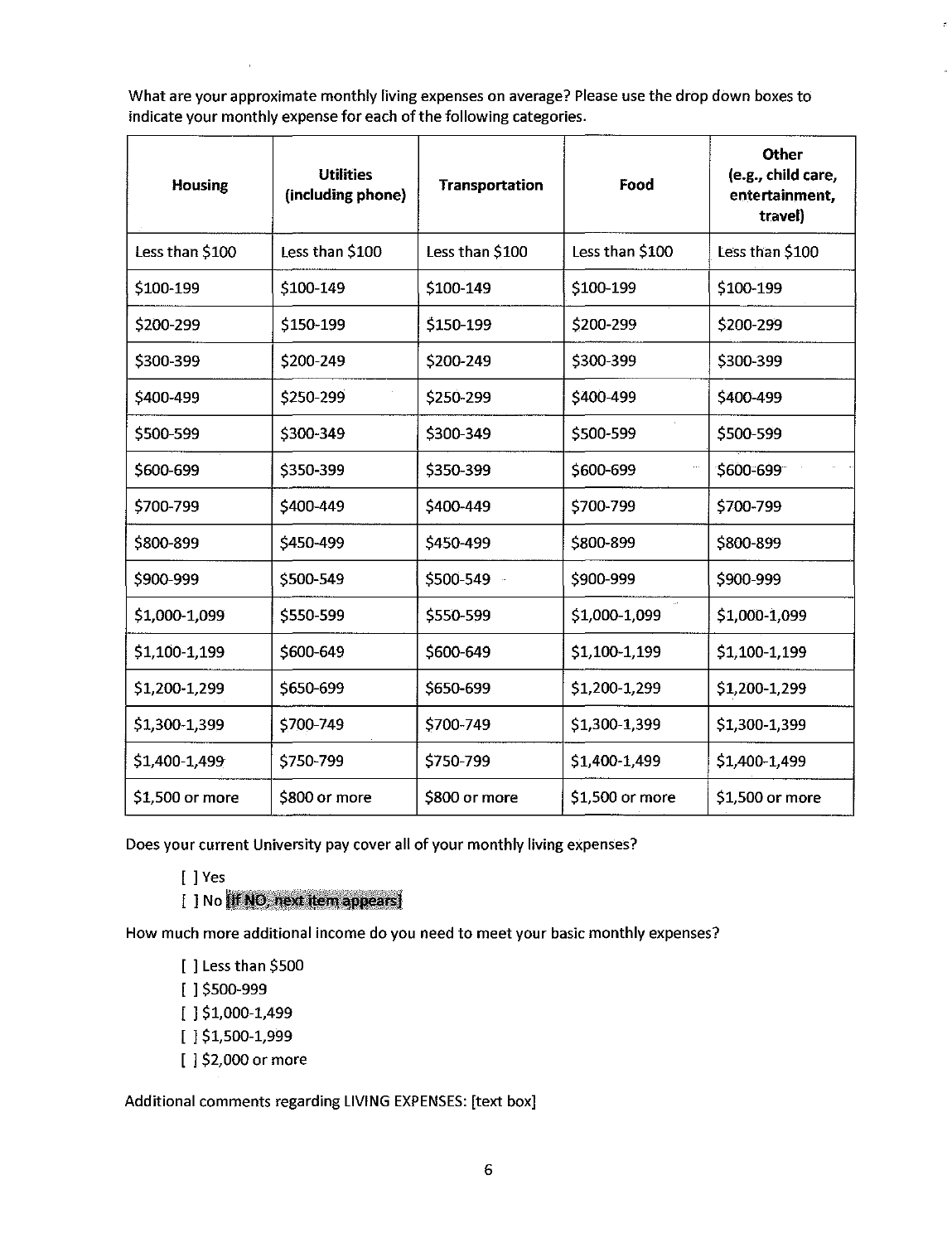#### **FINANCIAL LOANS**

During your time as a graduate student and University employee, have you taken out loans to supplement your University salary?

[ ] Yes [If YES, next two items appear]

[ ] No

For each of the following points in time, please indicate whether you took out a loan and how much money you borrowed.

| Term        |     | Loan Taken | <b>Amount Borrowed</b>              |
|-------------|-----|------------|-------------------------------------|
| Summer 2012 | Yes | Nο         | [open-ended, allow for five digits] |
| Fall 2012   | Yes | Nο         | [open-ended, allow for five digits] |
| Spring 2013 | Yes | No         | [open-ended, allow for five digits] |

What is the total amount of student loan debt you have accrued as a **graduate student?** 

 $\mathcal{L}^{\mathcal{L}}$ 

[ ] Less than \$10,000 [ l \$10,000-19,999 [ l \$20,000-29,999 [ l \$30,000-39,999 [ l \$40,000-49,999 [ l \$50,000-59,999 [ l \$60,000-69,999 [ l \$70,000-79,999 [ l \$80,000-89,999 [ l \$90,000-99,999 [ ] \$100,000 or more

What is the total amount of student loan debt you have accrued **over the lifetime of your education?** 

[ ] Less than \$10,000 [ l \$10,000-19,999 [ l \$20,000-29,999 [ l \$30,000-39,999 [ l \$40,000-49,999 [ l \$50,000-59,999 [ l \$60,000-69,999 [ l \$70,000-79,999 [ l \$80,000-89,999 [ l \$90,000-99,999 [ ] \$100,000 or more

Additional comments regarding FINANCIAL LOANS: [text box]

### **UNIVERSITY BENEFITS**

In general, do you feel that the benefits compensation offered by SU meets your needs?

- [ ] Yes
- [ ] No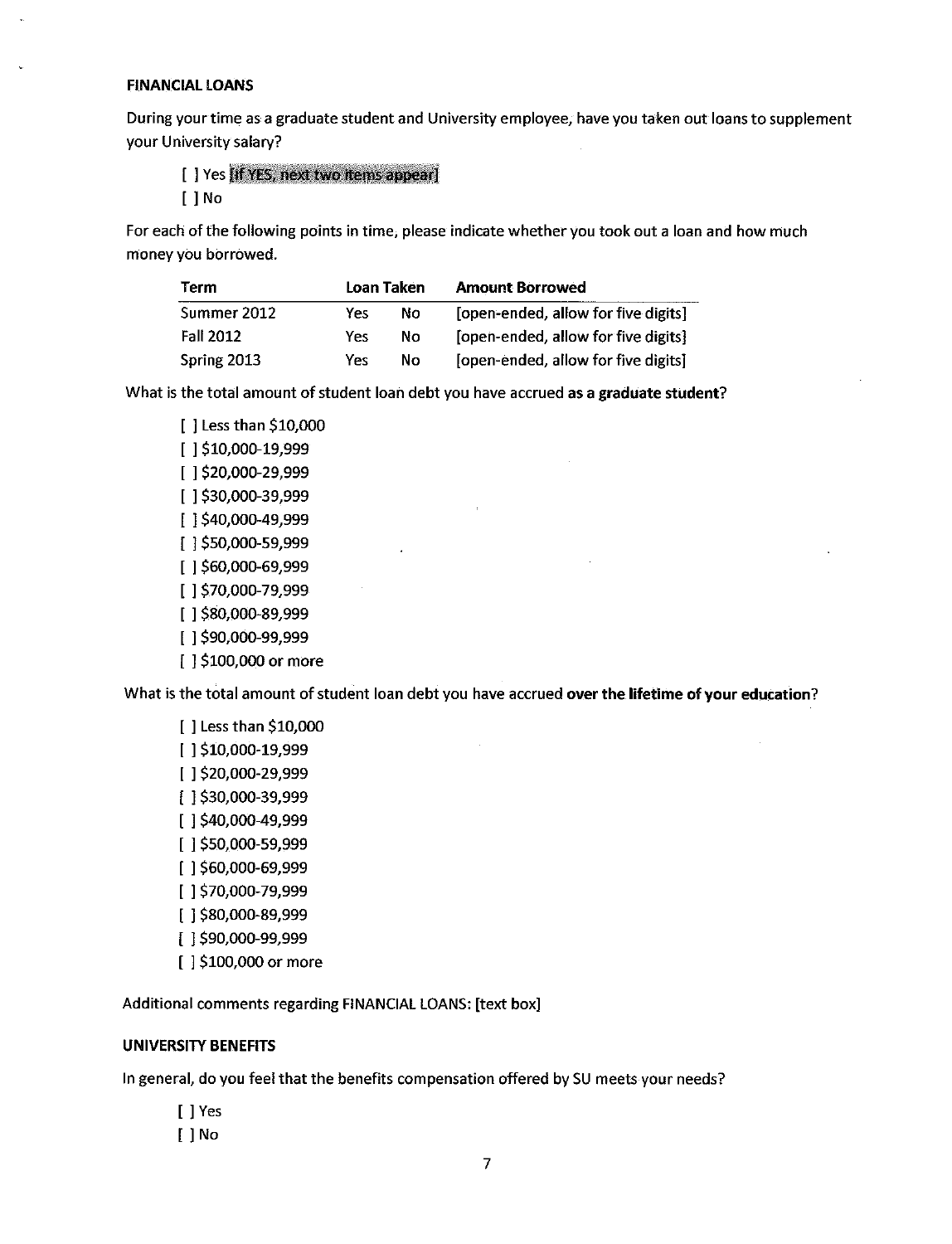| [If a rating of 1 or 2 is selected, provide a text box below the item for comments] |                          |                             |                     |                                                     |                  |                                 |
|-------------------------------------------------------------------------------------|--------------------------|-----------------------------|---------------------|-----------------------------------------------------|------------------|---------------------------------|
|                                                                                     | Not<br><b>Applicable</b> | Verv<br><b>Dissatisfied</b> | <b>Dissatisfied</b> | <b>Neither Satisfied</b><br><b>Nor Dissatisfied</b> | <b>Satisfied</b> | <b>Verv</b><br><b>Satisfied</b> |
| <b>Health</b>                                                                       |                          |                             |                     |                                                     |                  |                                 |
| Dental                                                                              |                          |                             |                     |                                                     |                  |                                 |
| Vision                                                                              |                          |                             |                     |                                                     |                  |                                 |
| Parking                                                                             |                          |                             |                     |                                                     |                  |                                 |
| Other (specify:                                                                     |                          |                             |                     |                                                     |                  |                                 |

Please indicate your level of satisfaction with each of the following benefits offered by SU. For those with which you are dissatisfied, please provide comments that will help us better understand your response.

Additional comments regarding UNIVERSITY BENEFITS: [text box]

### **CHILD CARE**

Do you or your partner have one or more children?

- [ ] Yes
- [ ] No, but we're expecting a child
- [  $\parallel$  No, but we're planning to have a child while I am in graduate school
- [ ] No  $[Go to DEMOGRAPHIC INFORMATION]$

### *Maternity/Paternity Departmental Policies and Practices* ·

This section includes questions about maternity/paternity departmental policies and practices and child care resources. You may skip those that you feel do not apply and click "Next" on this and the following page to proceed to the final section, Demographic Information, to conclude the survey.

Please describe the current policies or practices of the department or university entity that currently employs you towards expecting graduate students and their partners.

Does *the department that employs you* support maternity leave for expecting graduate student mothers?

- [ ] Yes (If YES, maternity leave items appear)
- [ ] No
- [ ] I don't know

How many weeks does the department give to expecting graduate student mothers for maternity leave? [drop down box]

| <b>Weeks of Maternity Leave</b> |
|---------------------------------|
| I don't know                    |
| 0 weeks                         |
| 1 week                          |
| 2 weeks                         |
| 3 weeks                         |
| 4 weeks                         |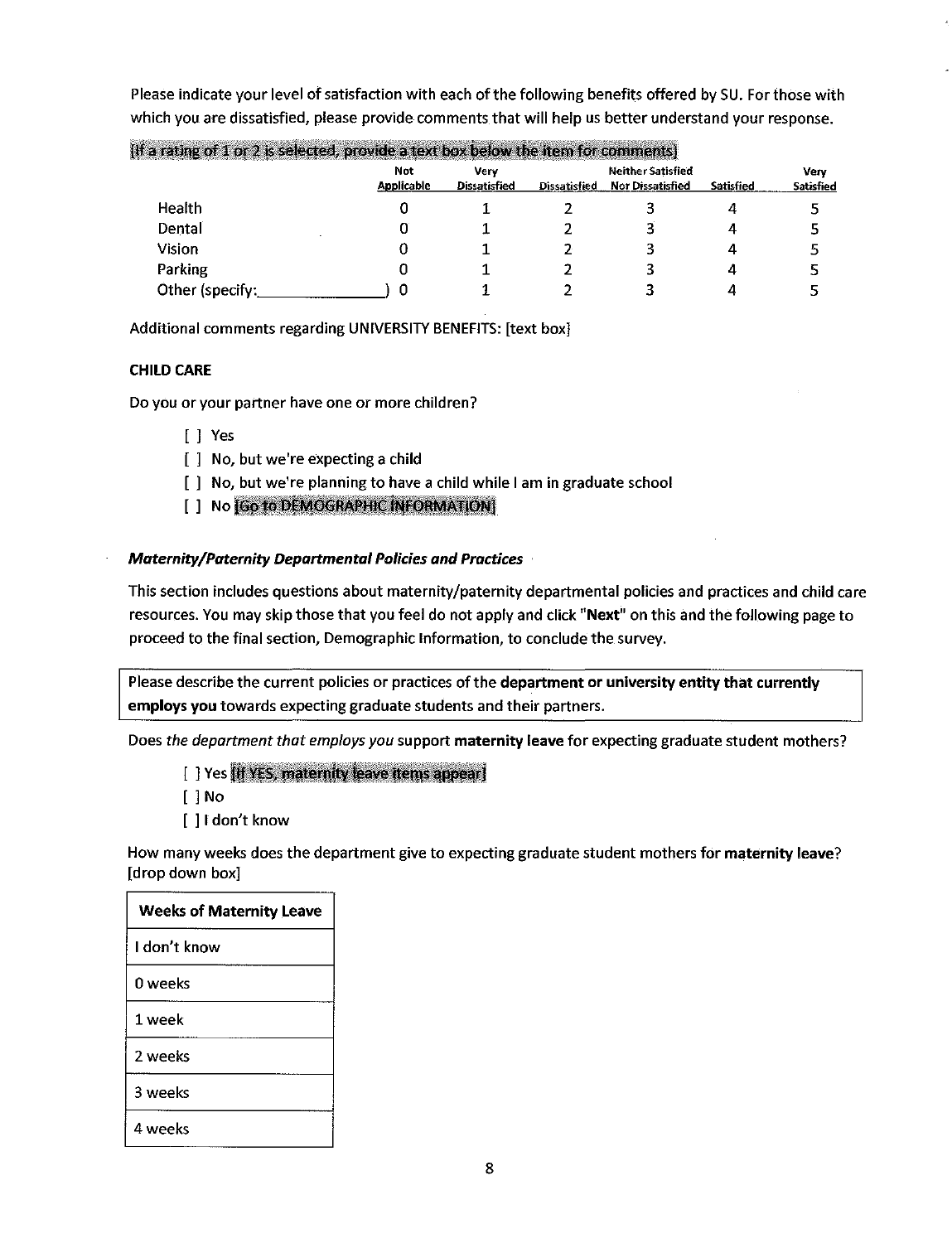| 5 weeks            |  |
|--------------------|--|
| 6 weeks            |  |
| 7 weeks            |  |
| 8 weeks            |  |
| 9 weeks            |  |
| 10 weeks           |  |
| 11 weeks           |  |
| 12 weeks           |  |
| More than 12 weeks |  |

Does the department continue to support **graduate students on maternity leave** financially with their regular pay?

 $\frac{1}{2}$ 

[ ] Yes [ ] No [ ] I don't know

Are there expectations that **graduate students on maternity leave** witl complete any work during their leave?

 $\left[ \;\right]$  Yes  $\left[ \text{If }\text{YES, the next open-ended item appears} \right]$ [ ] No [  $1$  I don't know

Please describe the expectations for work completed during leave. [text box]

Are **graduate students on maternity leave** expected to make up any missed work hours?

[ ] Yes IIf YES, the next open-ended item appears]

[ ] No

[ ] I don't know

Please describe the expectations for making up missed hours. [text box]

How are students supported upon their return to work? [text box]

Are there any negative repercussions upon their return to their graduate work? [text box]

# All respondents:

Does the department that employs you support paternity leave for expecting graduate student fathers?

- [ ] Yes [If YES, paternity leave items appear]
- [ ] No [If NO, go to Child Care Resources section after clicking "Next"]
- [ ] I don't know [If NO, go to Child Care Resources section after clicking "Next"]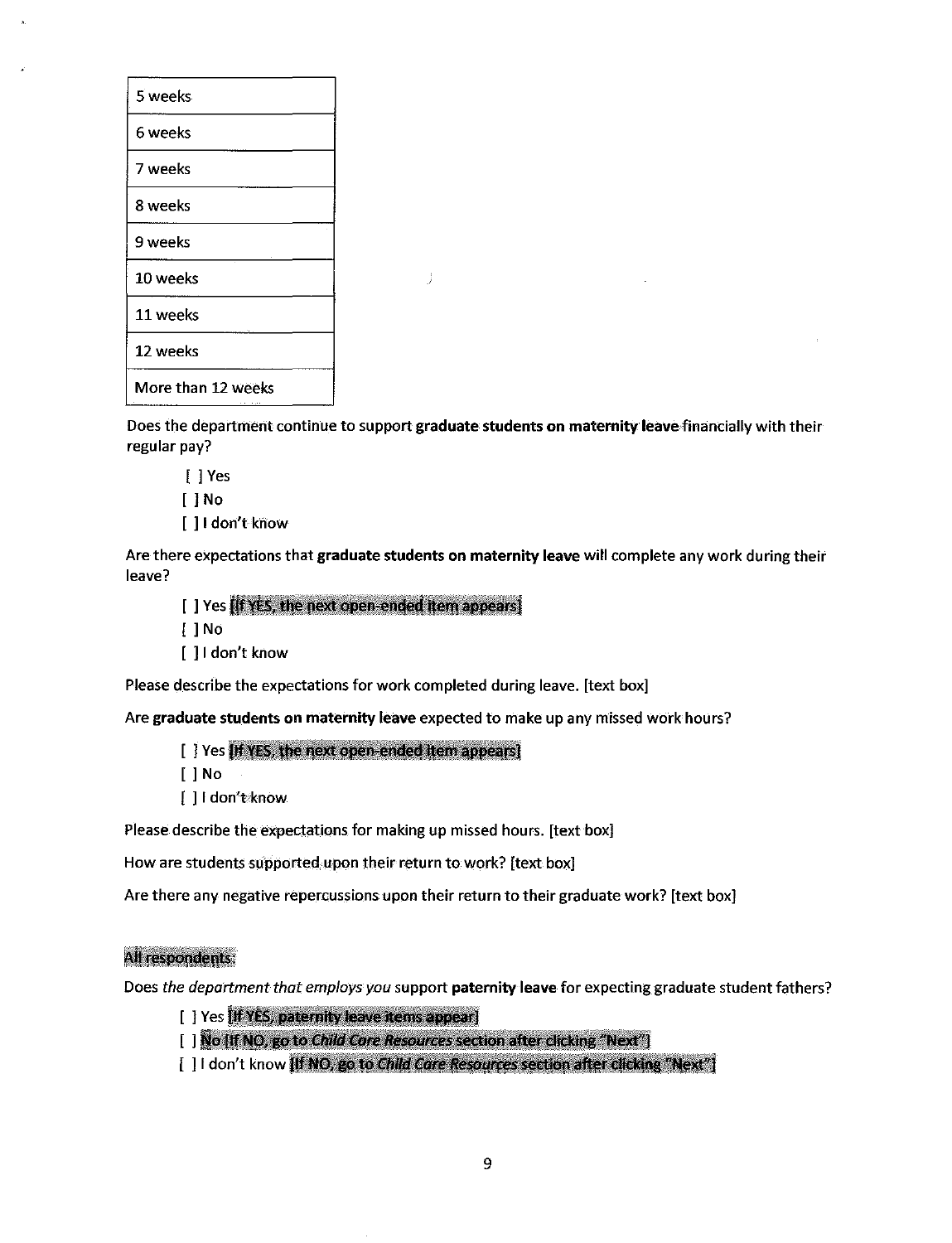How many weeks does the department give to expecting graduate student fathers for paternity leave? [drop down box]

| <b>Weeks of Paternity Leave</b> |
|---------------------------------|
| i don't know                    |
| 0 weeks                         |
| 1 week                          |
| 2 weeks                         |
| 3 weeks                         |
| 4 weeks                         |
| 5 weeks                         |
| 6 weeks                         |
| 7 weeks                         |
| 8 weeks                         |
| 9 weeks<br>v.                   |
| 10 weeks                        |
| 11 weeks                        |
| 12 weeks                        |
| More than 12 weeks              |

Does the department continue to support graduate students on **paternity** leave financially with their regular pay?

[ ] Yes

[ ] No

[ ] I don't know

Are there expectations that graduate students on paternity leave will complete any work during their leave?

[] Yes (If YES, the next open-ended item appears)

[ ] No

[ ] I don't know

Please describe the expectations for work completed during leave. [text box]

Are graduate students on paternity leave expected to make up any missed work hours?

[ ] Yes If YES, the next open-ended item appears] [ ] No [ ] I don't know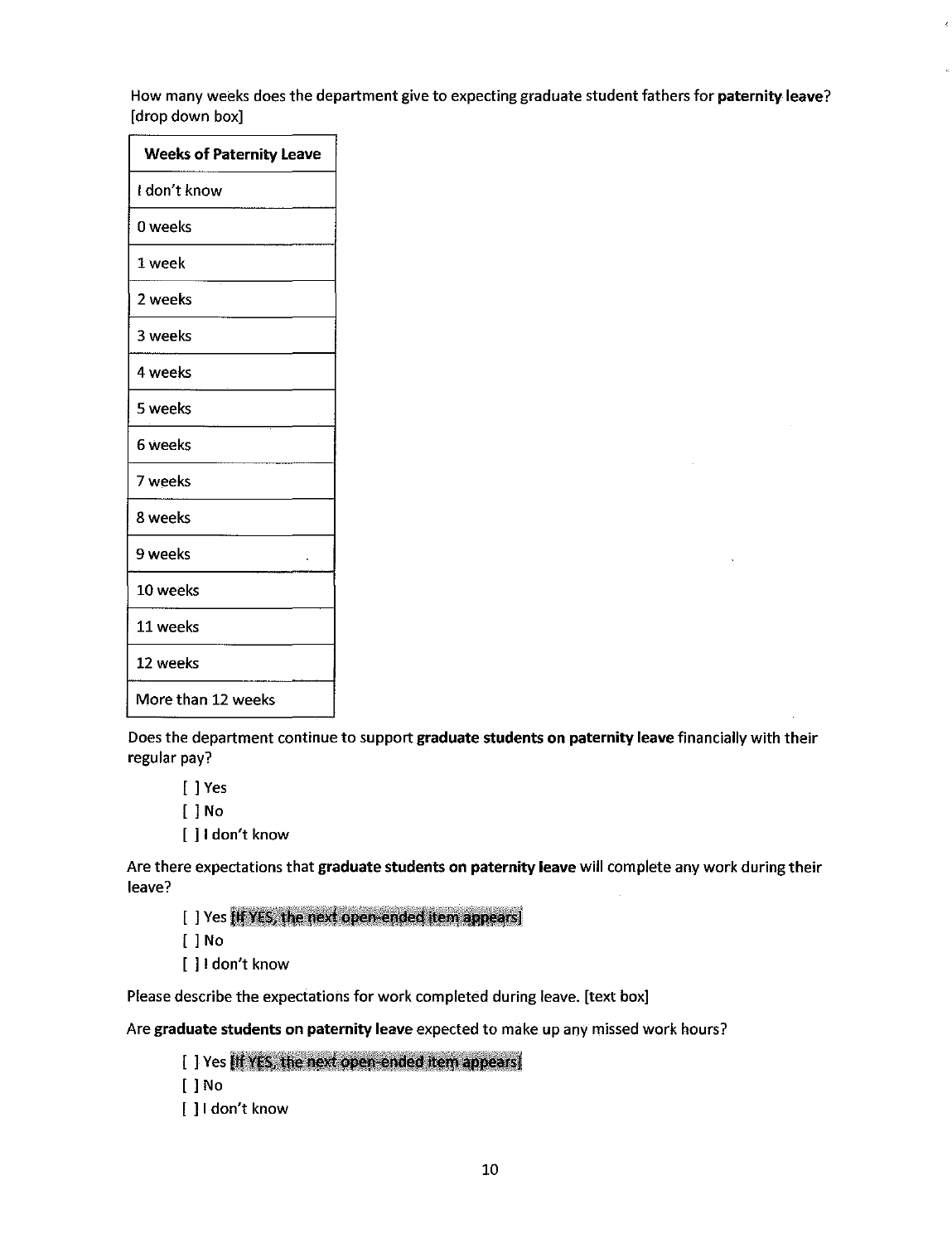Please describe the expectations for making up missed hours. [text box]

How are students supported upon their return to work? [text box]

Are there any'negative repercussions upon their return to their graduate work? [text box]

### Child Care Resources

The following child care services and resources are currently provided by SU. For each of the items, please indicate if you are aware of the service/resource, if you have used the service/resource, and if you anticipate using the service/resource in the future. Please select the Not Applicable response if the service or resource is not appropriate to your current or anticipated family care needs.

|                                                          | Aware |                | <b>Have Used</b>         |     |           | <b>Anticipated Use</b>          |     |     |
|----------------------------------------------------------|-------|----------------|--------------------------|-----|-----------|---------------------------------|-----|-----|
|                                                          | Yes   | No             | Not<br><b>Applicable</b> | Yes | <b>No</b> | <b>Not</b><br><b>Applicable</b> | Yes | No. |
| SU Early Education and Child Care Center                 |       | 2              | 0                        |     | 2         | 0                               |     | 2   |
| Bernice M. Wright Child Development Laboratory<br>School |       | $\overline{2}$ | 0                        | 1.  | 2         | 0                               |     | 2   |
| Child Care Resources (through Child Care                 |       |                |                          |     |           |                                 |     |     |
| Solutions)                                               |       | $\overline{2}$ | 0                        |     | 2         | 0                               |     | 2   |
| Other (specify:                                          |       | 2              | 0                        |     | 2         | 0                               |     |     |

How many children do you currently have in the following groups?

|                                | 0 children | 1 child | 2 children | 3 children | More than<br>3 children |
|--------------------------------|------------|---------|------------|------------|-------------------------|
| Infant (Newborn to 18 months)  |            |         |            |            |                         |
| Toddler (19 months to 3 years) |            |         |            |            |                         |
| Preschool                      |            |         |            |            |                         |
| Kindergarten                   |            |         |            |            |                         |
| $1st - 3rd$ grade              |            |         |            |            |                         |
| $4th$ -6 <sup>th</sup> grade   |            |         |            |            |                         |

In the past 12 months, what child care arrangements were necessitated by your work schedule? (Select all that apply.)

If you are anticipating future child care needs, please base your response on your current work schedule. (Select all that apply.)

|                             | Past      |         |              |            |
|-----------------------------|-----------|---------|--------------|------------|
| <b>Type of Care</b>         | 12 months | In 1 yr | $ln 2-3$ yrs | In 4-5 yrs |
| <b>Full-day care</b>        |           |         |              |            |
| Half-day care               |           |         |              |            |
| Before/after school care    |           |         |              |            |
| School breaks/vacation care |           |         |              |            |
| Night or weekend care       |           |         |              |            |
| Back-up emergency care      |           |         |              |            |
| Sick care                   |           |         |              |            |
| Special needs assistance    |           |         |              |            |
| Full-day care (summer only) |           |         |              |            |
| Half-day care (summer only) |           |         |              |            |
| Other (specify:             |           |         |              |            |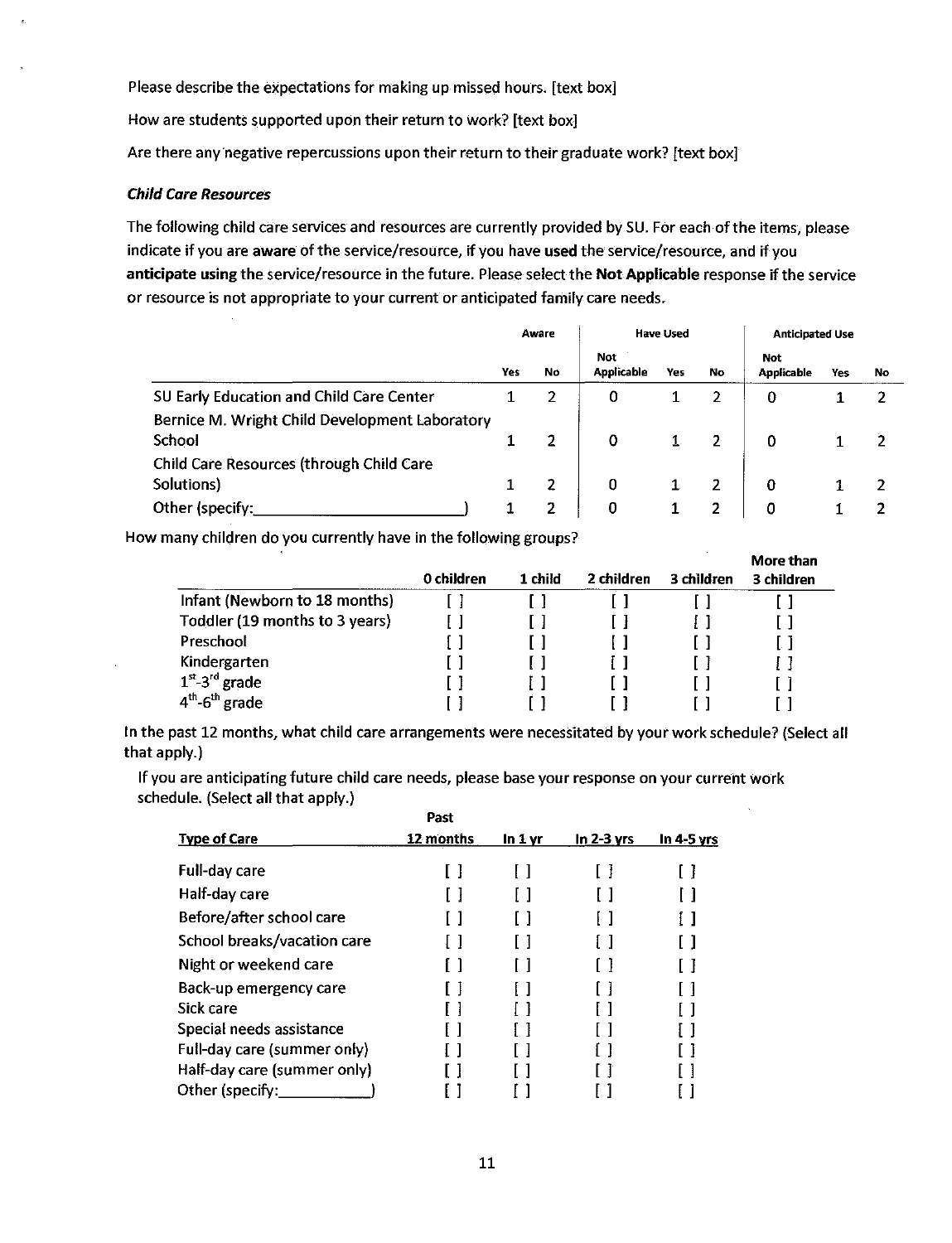In the past 12 months, what were your primary child care arrangements? (Select all that apply.}

If you are anticipating future child care needs, please base your response on your desired child care arrangement. (Select all that apply.} **Past** 

|                            | Past      |         |              |              |
|----------------------------|-----------|---------|--------------|--------------|
| <b>Type of Arrangement</b> | 12 months | In 1 vr | $ln 2-3$ yrs | In $4-5$ vrs |
| Relative in my home        |           |         |              | $\mathsf{L}$ |
| Non-relative in my home    |           |         |              | $\mathsf{L}$ |
| In a relative's home       |           |         | $\mathbf{1}$ | Ιł           |
| Family child care home     |           |         |              |              |
| Child care center          |           |         |              |              |
| Other (specify:            |           |         |              |              |

How difficult was it to find your current child care arrangement?

- [ ] Extremely difficult
- [ ] Very difficult
- [ ] Moderately difficult
- [ ] Slightly difficult
- [ ] Not at all difficult
- [ ] Not applicable at this time

### How satisfied are you with your current child care arrangement?

- [ ] Very dissatisfied
- [ ] Dissatisfied
- [ ] Satisfied
- [ ] Very satisfied
- [ ] Not applicable at this time

What are your monthly child care costs? [drop down box]

| <b>Monthly Costs</b> |  |  |  |  |
|----------------------|--|--|--|--|
| N/A at this time     |  |  |  |  |
| Less than \$100      |  |  |  |  |
| \$100-199            |  |  |  |  |
| \$200-299            |  |  |  |  |
| \$300-399            |  |  |  |  |
| S400-499             |  |  |  |  |
| \$500-599            |  |  |  |  |
| \$600-699            |  |  |  |  |
| \$700-799            |  |  |  |  |
| \$800-899            |  |  |  |  |
| \$900-999            |  |  |  |  |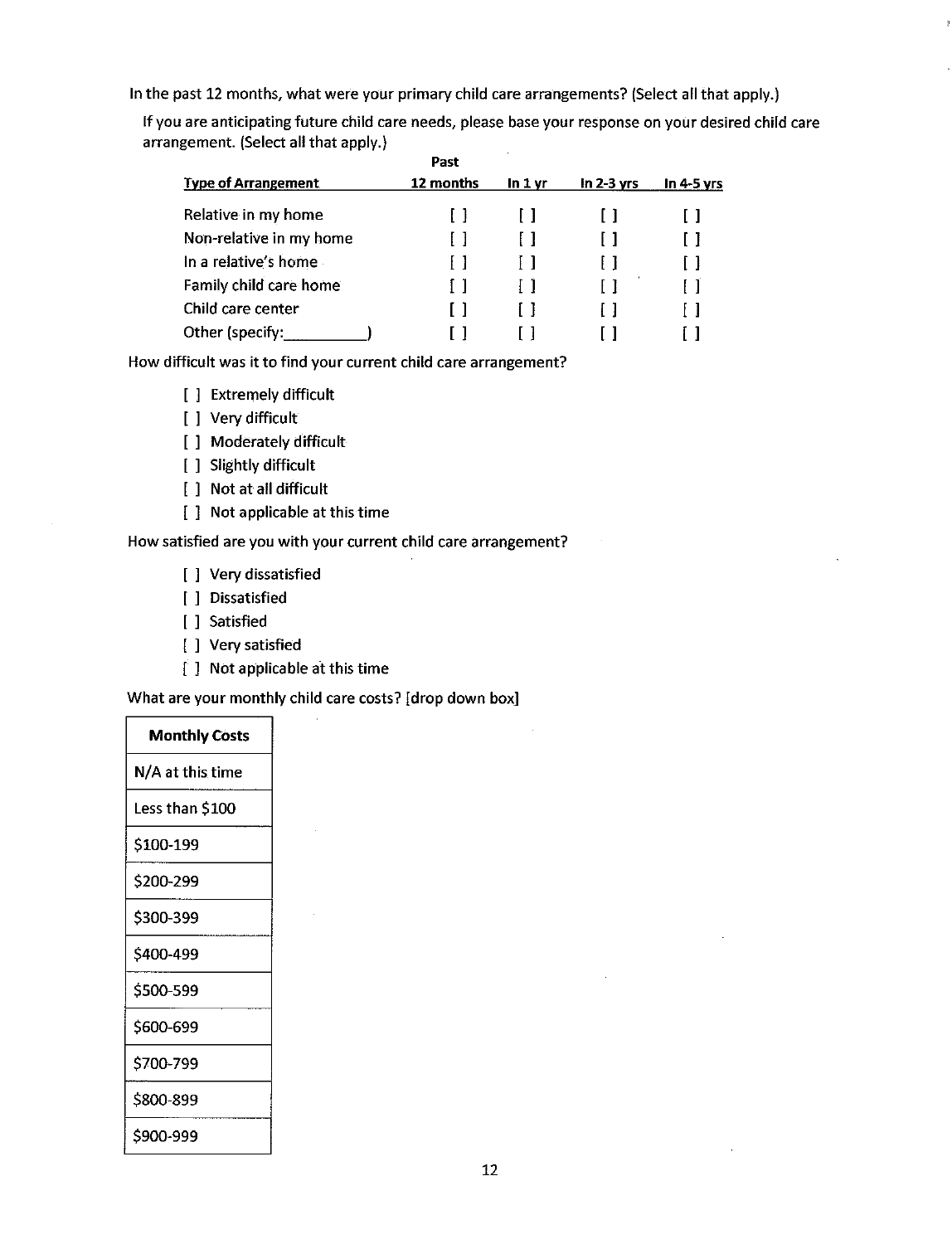| \$1,000-1,099   |
|-----------------|
| \$1,100-1,199   |
| \$1,200-1,299   |
| \$1,300-1,399   |
| \$1,400-1,499   |
| \$1,500 or more |

Which one of the following issues is of greatest concern to you in addressing your current or future child care needs?

- [ ] Affordability of care
- [ ] Reliability of caregiver
- [ ] Quality of care
- [ ] Convenient location
- [ ] Other (specify:  $\qquad \qquad$  )

Which of the following entities **have helped you** in addressing your child care needs? (Select all that apply.)

If you are anticipating future child care needs, please base.your response on your current concerns. (Select all that apply.)

- [ ] GSO Family Concerns Committee
- [ ] Informational access to child care resources through the GSO web site
- [ ] Advisor or departmental support staff
- [ ] Flexible work schedule
- [ ] On-site day care center
- [ ] Workshops or panels offered by the Graduate School
- [ ] Guidance from Human Resources regarding Family and Medical Leave (FMLA)
- [ ] Other (specify: \_\_\_\_\_ \_

What information/support **would help you** in addressing your current child care needs? (Select all that apply.)

If you are anticipating future child care needs, please base your response on your projected concerns. (Select all that apply.)

- [ ] Guidance from Human Resources regarding Family and Medical Leave (FMLA)
- [ ] Transitioning back to work after child birth
- [ ] Campus and community child care resources and services
- [ ] Child care referral list
- [ ] Child care consumer information
- [ ] Babysitting matching service for tweens/teens
- [ ] Balancing home and work life
- [ ] Managing stress
- [ ] Computer access during work hours
- [ ] Phone access during work hours
- [ ] Privacy (e.g., phone calls, lactation)
- [ ] Other (specify: )